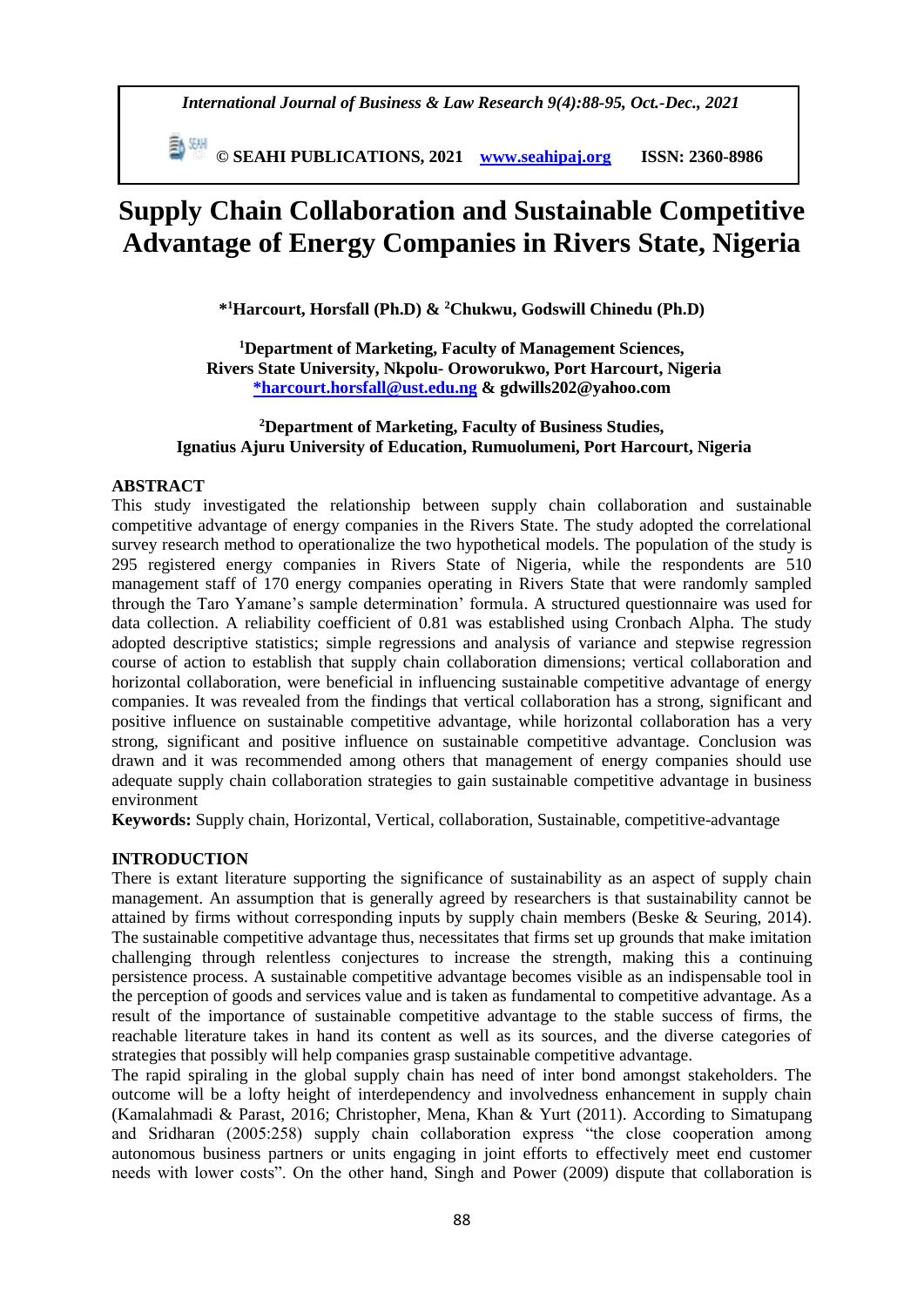subsequent to firms' substituting required information and enfold some continuing relations with several suppliers or customers. Supply chain collaboration is valuable to managers and scholars for the reason that it is well deliberated as a leading dynamic in supporting a supply chain's competitive position and it has taken delivery of improved attention in the field of supply chain management with the quantity of piece of writing published annually.

As interdependence augments between firms, they are required to collaborate to efficiently administer flows of products to the length of the complete value-added supply chain to be accessible for end customers (Whipple & Russell, 2007). Collaboration permits both partners to fuse knowledge and know-how better than performing in seclusion (Harcourt & Songo, 2021). Supply chain collaboration brings advantages to drawn in partners, and allows them to experience advancement in their standard market shares and profitability (Gold, Seuring & Beske, 2010). These advantages can be treasured basically if shared partners work cooperatively to speed up the decision-making process in conveying the right product to the right place at the right time in the right condition for the right cost (Cao  $\&$ Zhang, 2011).

In this highly competitive business climate (Kotzab, David, Christoph & Halldorsson*,* 2009), creating sustainable competitive advantage in a company ought to direct the way to accomplishment (Laseter & Gillis, 2012; Cao & Zhang, 2011). However, the search for mutual understanding of sustainable competitive advantage for all the supply chain partners is still not yet impactful as challenge for both academics and practitioners exists (Fawcett, Stephen & Amydee*,* 2012; Halldórsson & Skjott-Larsen, 2009). A growing number of scholarly writings over the past decade, which are devoted to the field of collaborative exertions in bringing about more sustainable supply chains have accumulated (Beske & Seuring, 2014; TheiBen, Spinler & Huchzermeier, 2014; Ramanathan, Bentley & Pang*,* 2014; Van Hoof & Thiell, 2014; Benjaafar *et al.,* 2013; Albino, Dangelico & Pontradolfo, 2012; Green, Zelbst, Bhadauria & Meacham, 2012). Despite these contributions, the problem of lack of sustainable competitive advantage still persists.

This clearly presents elusiveness and such elusiveness implies that contact into the mechanism of supply chain collaboration is at this time desirable (Quinn, 2012). This informs the researcher's interest in this regard and brings about a research plot that hooks energy companies with supply chain collaboration as a driver of most advantageous sustainable competitive advantage. For this reason the exploration of the link among the variables; using horizontal collaboration (HC) and vertical collaboration (VC) on sustainable competitive advantage of energy companies in Rivers State of Nigeria is studied.

## **Supply Chain Collaboration**

The subject matter collaboration in logistic has been scrupulously investigated and widely talked about from both, scholars and practitioners (Caputo & Minnino, 1996); (Schmoltzi & Wallenburg, 2012). Moreover, it has been passed on to as a critical dynamic for firms' competitiveness. Ramanathan et al*.* defined collaboration as "a tailored business relationship based on mutual trust, openness, shared risk and shared reward that attracts a competitive advantage resulting in business performance better than would be pulled off by the firms individually. Collaboration is defined as two or more firms sharing the duty of exchanging common planning, management, execution, and performance measurement information. Supply chain collaboration becomes obvious when concerned affiliates share information openhandedly, work cooperatively to resolve frequent difficulties, originate multiparty planning, and make their accomplishments reciprocally reliant (Spekman, Kamauff & Myhr (1998). Supply chain collaboration entails two or more firms operating reciprocally to engender a competitive advantage and superior profits than can be accomplished by acting unaccompanied (Simatupang  $\&$  Sridharan, 2002). There are two dimensions of supply chain collaboration (Barratt, 2004) Vertical collaboration and horizontal collaboration.

**Vertical Collaboration:** The degree to which a business has ownership of its upstream suppliers and its downstream buyers is referred to as vertical integration (Grant, 2010). Vertical collaboration involves collaborations between suppliers and customers. Vertical integration can encircle a considerable influence on a company in situating itself in the industry with respect to cost, differentiation and other strategic concerns and for that reason, vertical scope of a business is an essential thoughtfulness in corporate strategy.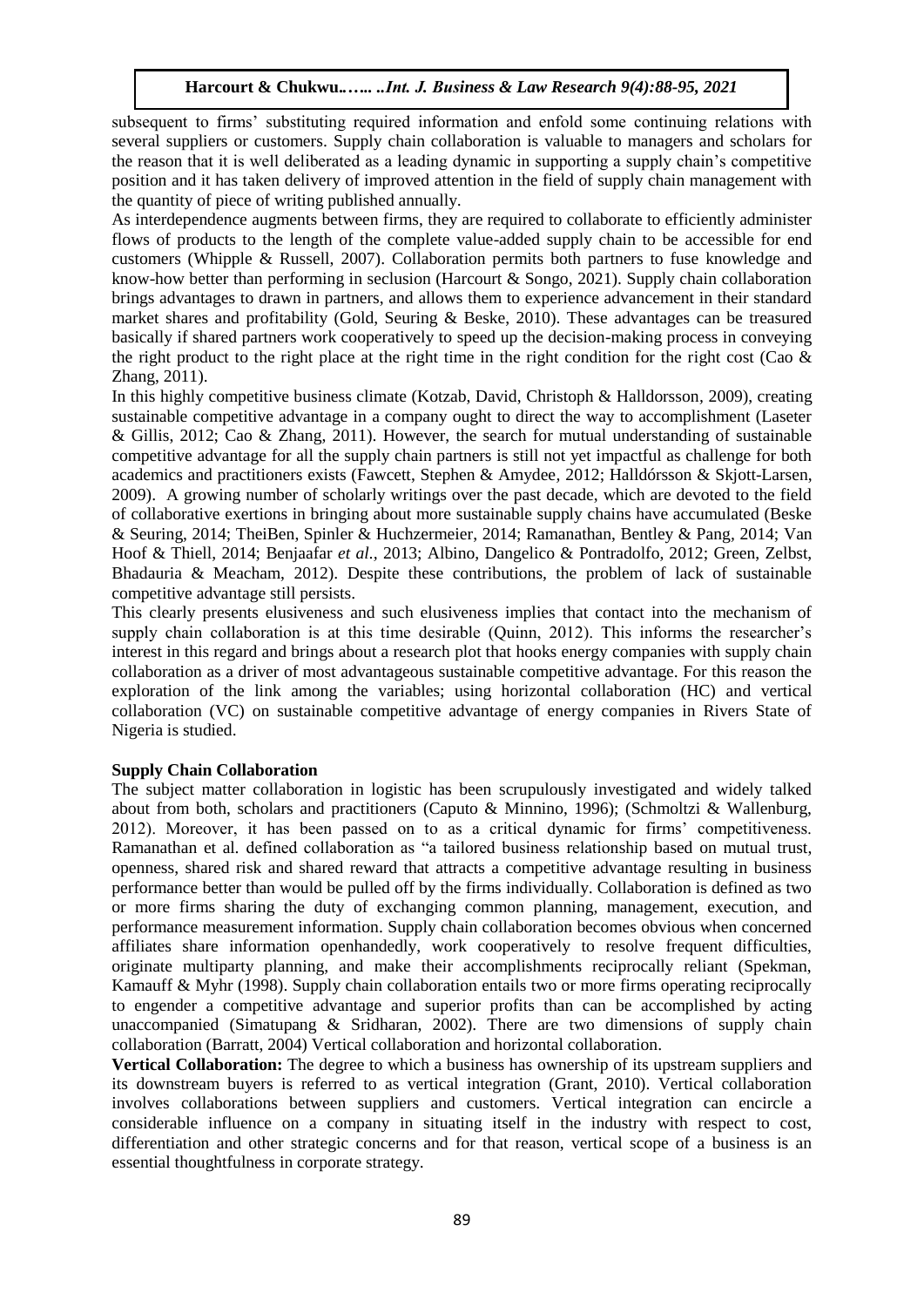**Horizontal Collaboration:** Horizontal collaboration as defined by European Union (2001) is a concentrated work out between companies functioning at the same level(s) in the value system. This is in line with Cruijssen (2006:12), portrayal of an "active collaboration between two or more firms that operate on the same level of the supply chain and perform a comparable logistics function on the landside". Horizontal collaboration is the collection of logistics activities and consolidation of supply chains between two manufacturers (can be non-competitors or semi/direct competitors) for shared benefits.

# **Sustainable Competitive Advantage**

Scores of scholarly enquiries recognize the strategic significance of sustainability as a flourishing topic in the supply chain management literature, that it is broadly accepted that sustainability cannot be realized by companies in aloofness and have need of the participation of supply chain members (Beske & Seuring, 2014). A growing quantity of previous investigations, dedicated to the field of collaborative exertions in bringing about more sustainable supply chains have accumulated (Beske  $\&$ Seuring, 2014; TheiBen *et al.,* 2014; Ramanathan *et al.,* 2014; Van Hoof & Thiell, 2014;Benjaafar *et al.,* 2013; Albino *et al.,* 2012; Gold *et al.,* 2010; Vachon & Klassen, 2008).

Thus, sustainable competitive advantage necessitates that firms set up confines that make copying demanding all the way through relentless speculation to heighten the potency, making this a durable chronic process. Competitive advantage revolves on a company's aptitude to be a discounted producer in its industry, or to be incomparable in its sector in some facets that are universally treasured by customers (Harcourt, Kayii & Ikegwuru, 2020).

# **Empirical Review**

Al-Doori (2019) examines the prospective benefits of supply chain collaboration in the direction of taking in operational performance in automotive industries in Pakistan by means of data composed from 232 members of the supply chain that comprise suppliers, manufacturers, and distributors. The factor analysis and multiple regressions through the aid of the statistical package for social sciences (SPSS) were used for data analysis. The outcome of the study illustrates that two supply chain management approaches information sharing (IS), joint decision making (JDM) significantly influence operational performance, whilst Electronic Data Interchange (EDI) does not have a significant influence on operational performance.

Hingley *et al*. (2011) assessed the advantages and barriers of fourth-party logistics (4PL) management as a catalyst for horizontal collaboration among grocery retailers, and found that the expensive investment involved in 4PL management was a discouragement to retailers, as it possibly will pessimistically influence their control and relationships with suppliers. However, the suppliers and logistics service providers were compassionate with 4PL and view it as an opportunity for improved customer service, competencies and cost efficiencies.

Ramaswami and Togar (2009) explored managerial perceptions on the relationship between supply chain collaboration practice and operational performance of companies in New Zealand by means of a survey research. The results illustrate that decision synchronization, information sharing, and incentive alignment has significant and positive influence on operational performance.

# **Theoretical Model of the Study**

This study expects supply chain collaboration apparatuses to optimistically impact on sustainable competitive advantage. This study is inclined to admit as correct that supply chain collaboration by means of vertical collaboration and horizontal collaboration will influence sustainable competitive advantage. Following-up to this supposition the study cultivates the theoretical model for this study. Sustainable competitive advantage is a function of supply chain collaboration

Thus,  $SCA = f (SCC)$ 

The study uses these equations as a theoretic formulation of the problem of study. These equations describing the study's theoretical model are declared below.

 $SCA = f (SCC) - - - - - - 1$  $SCC = f(VC_1) - - - - - - - 2$ Where: SCC = Supply chain collaboration,

SCA = Sustainable competitive advantage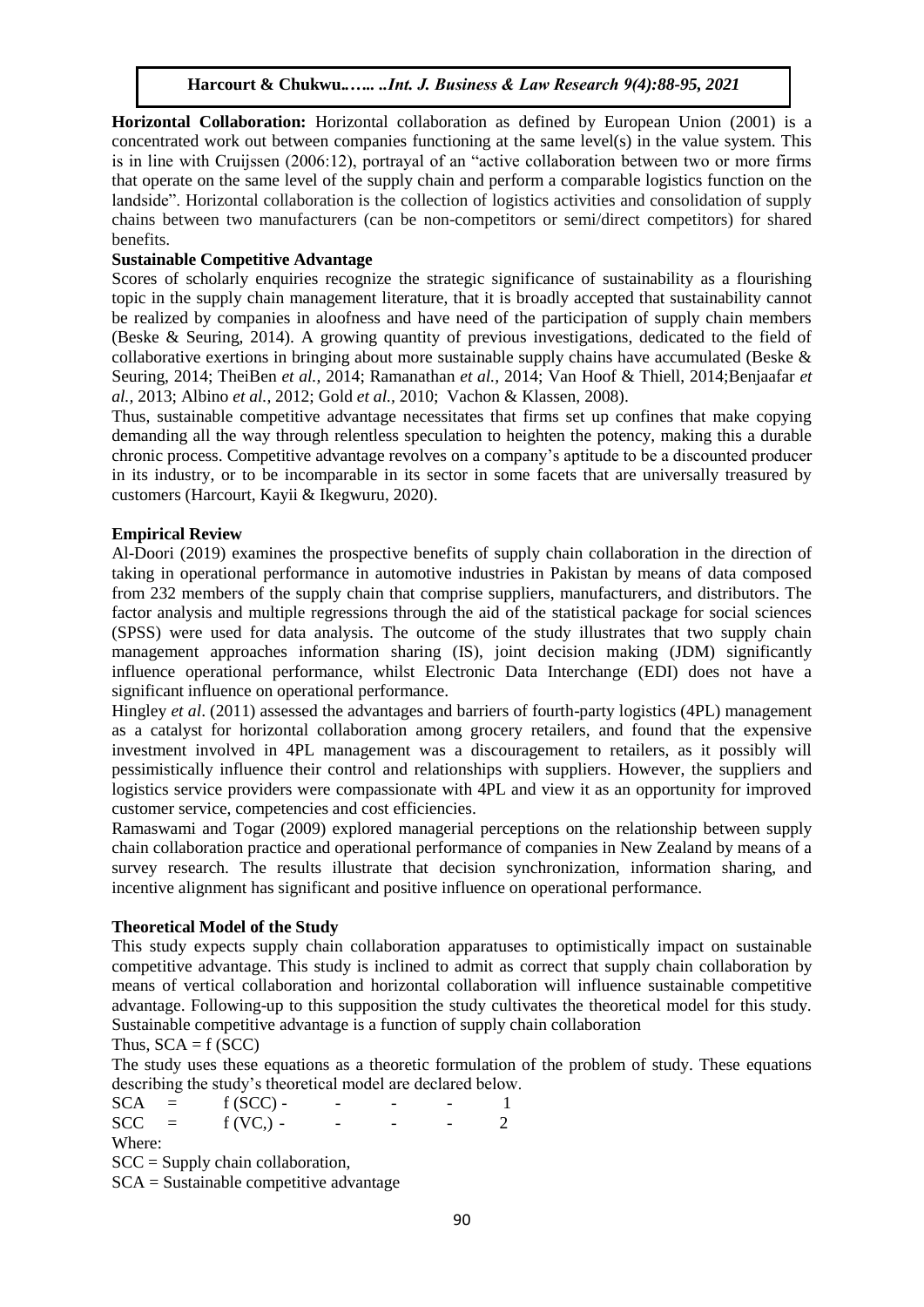VC=Vertical Collaboration HC=Horizontal collaboration.

These equations also gave impetus to the outline of the operational conceptual framework of this study transmitting the associations between supply chain collaboration dimensions and sustainable competitive advantage.

The study developed classes of associations, exclusively: (a) vertical collaboration and sustainable competitive advantage (b) horizontal collaboration and sustainable competitive advantage. These consortiums of associations specified the distinct hypotheses and describe the nature of these hypotheses. This equation gives impetus to the design of the operational conceptual framework of this study as illustrated in Figure 1



**Figure 1:** Operational Framework of Supply Chain Collaboration and Sustainable Competitive Advantage

*Source:* Researcher's conceptualization from review of related literature (2021)

Based on the operational framework of supply chain collaboration and sustainable competitive advantage, the following hypotheses were formulated:

**Ho1:** There is no significant relationship between vertical collaboration and sustainable competitive advantage of energy companies in Rivers State of Nigeria.

**Ho2:** There is no significant relationship between horizontal collaboration and sustainable competitive advantage of energy companies in Rivers State of Nigeria.

## **RESEARCH METHODS**

The Population of the study is 295 registered energy companies in Rivers State of Nigeria, while the respondents are 510 management staff of 170 energy companies operating in Rivers State that were sampled through the Taro Yamane's formula. A structured questionnaire was engaged for data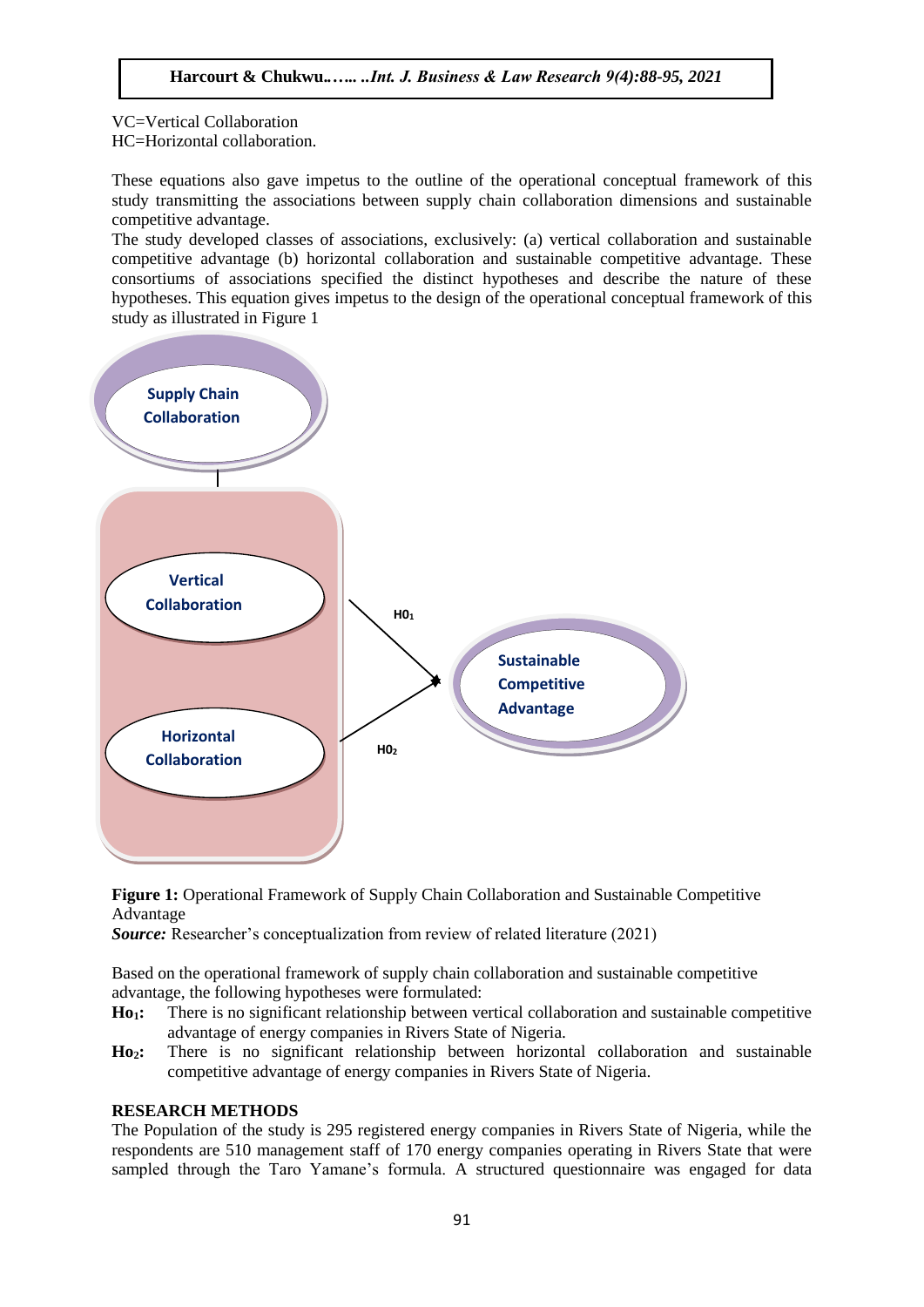assembly, and the key informants comprise the marketing manager, production manager and customer service manager of each company. The exact questionnaire sent out were 510, from which 445(87.3) responses were received, and after ascertaining the validity of the questions 334(75.1%). The 334 questionnaires produced the functional response rate. The Cronbach Alpha technique was used to determine the internal consistency of the instrument and a reliability index of 0.81 was obtained. The data acquired was used to calculate the Cronbach Alpha Reliability, and the results are presented in Table 1.

|                | Lable 1. Kenability Analysis of the Research Histi unient. |                        |                         |  |  |  |  |
|----------------|------------------------------------------------------------|------------------------|-------------------------|--|--|--|--|
| S/N            | <b>Variables</b>                                           | <b>Number of Items</b> | <b>Cronbach's Alpha</b> |  |  |  |  |
| $\mathbf{1}$ . | Horizontal Collaboration                                   |                        | 0.909                   |  |  |  |  |
| 2.             | <b>Vertical Collaboration</b>                              | 3                      | 0.828                   |  |  |  |  |
| 3.             | Sustainable Competitive<br>Advantage                       | 3                      | 0.728                   |  |  |  |  |
|                | <b>Source:</b> Researcher Field Data (2021).               |                        |                         |  |  |  |  |

**Table 1: Reliability Analysis of the Research Instrument.**

# **RESULTS**

## **Decision Rule**

Significant/probability value  $(Pv) < 0.05$  (level of significance = conclude significant influence. Significant probability value  $(Pv) > 0.05$  (level of significance = conclude insignificant influence.

## **Influence of Vertical Collaboration on Sustainable Competitive Advantage**

**Ho1**: There is no significant influence of vertical collaboration on sustainable competitive advantage. **H1:** There is a significant influence of vertical collaboration on sustainable competitive advantage.

| Table 2: Influence of Vertical Collaboration on Sustainable Competitive Advantage (N=334). |  |
|--------------------------------------------------------------------------------------------|--|
|                                                                                            |  |

|  |                  | Model R R Square Adjusted R Square Std. Error of the estimate |  |
|--|------------------|---------------------------------------------------------------|--|
|  | 1 .727 .684 .682 | .647                                                          |  |
|  |                  |                                                               |  |

a. Predictors: (Constant), Vertical Collaboration

b. Criterion: Sustainable Competitive Advantage

# **Source: SPSS Window Output, Version 22.0 (based on 2021 field survey data).**

Given that for hypothesis one, the significant is .000 which is less than 0.05; there is a significant, effect of vertical collaboration on sustainable competitive advantage with the R (Coefficient of Correlation) that there is 72.7% direct relationship between vertical collaboration and sustainable competitive advantage. R–square value of 68.4% shows that vertical collaboration can affect sustainable competitive advantage to a high degree. The researcher also used ANOVA to test the hypothesis in this section. The results were presented in table 3.

#### **Table 3: One way ANOVA for the difference in mean between Vertical Collaboration and**  *Sustainable Competitive Advantage (N=334).*

|                | Sum of Squares Df |     | Mean Square |        | Sig.  |
|----------------|-------------------|-----|-------------|--------|-------|
| Between Groups | 3201393           |     | 3201393     | 648433 | .0000 |
| Within Groups  | 1481137           | 333 |             | 199595 |       |
| Total          | 4682530           | 334 |             |        |       |

a. criterion: Sustainable Competitive Advantage

b. Predictor: Vertical Collaboration

**Source:** SPSS Window Output, Version 22.0 (based on 2021 field survey data).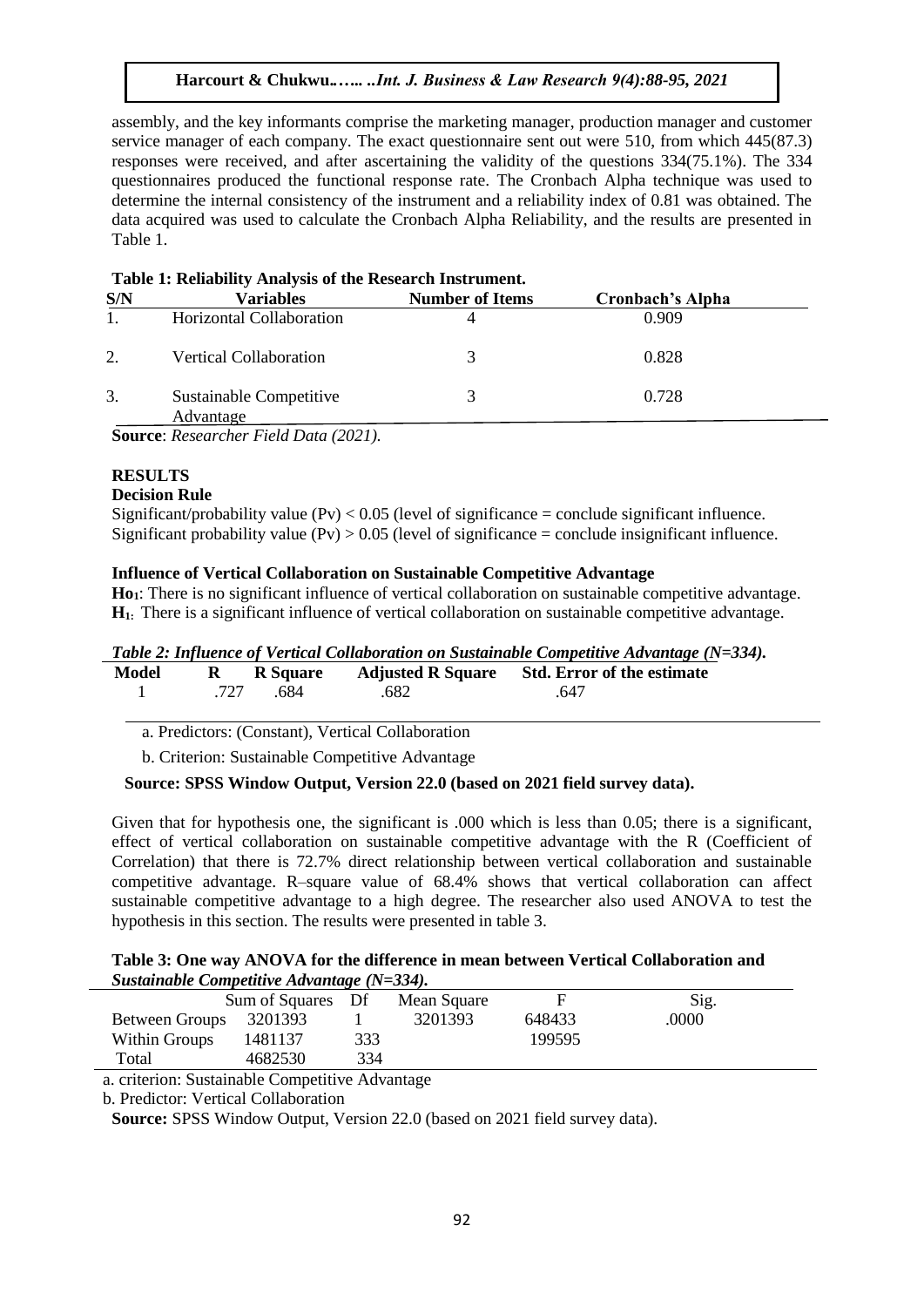Table 3 shows that there is difference in mean between vertical collaboration and sustainable competitive advantage  $F(dfB, dfw) = F(333, 1) = 648433$ , p<0.05. Significant value is 0.00, r(1,333). This agrees with the regression result in table 3.

## **Influence of Horizontal Collaboration on Sustainable Competitive Advantage**

**Ho2**: There is no significant influence of horizontal collaboration on sustainable competitive advantage.

**H2**: There is a significant influence of horizontal collaboration on sustainable competitive advantage.

## *Table 4:* **Influence of Horizontal Collaboration on Sustainable Competitive Advantage (N=334).**

| Model | $R_{\rm{max}}$ |      |      | R Square Adjusted R Square Std. Error of the estimate |  |
|-------|----------------|------|------|-------------------------------------------------------|--|
|       | .983           | .963 | .961 | 2.6751                                                |  |

a. Predictors: (Constant), Horizontal Collaboration

b. Criterion: Sustainable Competitive Advantage

## **Source: SPSS Window Output, Version 22.0 (based on 2021 field survey data).**

Given that for hypothesis two, the significant is .000 which is less than 0.05; there is a significant, influence of horizontal collaboration on sustainable competitive advantage with the R (Coefficient of Correlation) that there is 98.3% direct relationship between horizontal collaboration and sustainable competitive advantage. R–square value of 96.3% shows that horizontal collaboration can influence sustainable competitive advantage to a high degree. The researcher also used ANOVA to test the hypothesis in this section. The results were presented in table 5.

## *Table 5: One way ANOVA for the difference in mean between Horizontal Sustainable Competitive Advantage* **(N=334).**

|                | Sum of Squares Df |     | Mean Square |         | Sig.  |  |
|----------------|-------------------|-----|-------------|---------|-------|--|
| Between Groups | 0.63              |     | 0.63        | 233.264 | .0000 |  |
| Within Groups  | 002               | 333 | 000         |         |       |  |
| Total          | 0.66200           | 334 |             |         |       |  |

a. Criterion: Organizational Agility

b. Predictor: Horizontal Collaboration

# **Source: SPSS Window Output, Version 22.0 (based on 2021 field survey data).**

Table 5 shows that there is difference in mean between organizational collaboration and organizational agility F(dfB,dfw) =F(333,1) =233.264, p<0.05. Significant value is 0.00, r (1.333). This agrees with the regression result in table 4.

## **DISCUSSION OF FINDINGS**

The first and second hypotheses wanted to agree on the effect of vertical collaboration and horizontal collaboration on sustainable competitive advantage of energy companies in Rivers State of Nigeria using the simple regression analysis.. The concept of vertical collaboration and horizontal collaboration as calculated in this study showed that the hypotheses were affirmed in the null form, statistically tested and discarded. The alternative hypotheses that there is a significant influence of vertical collaboration and horizontal collaboration on sustainable competitive advantage were acknowledged issues adjoining on vertical collaboration and horizontal collaboration as affirmative drivers of sustainable competitive advantage. It becomes apparent that vertical collaboration and horizontal collaboration makes sustainable competitive advantage well-ordered and therefore competent of delivering realistic result. From the study's result, it is figured out that when vertical collaboration and horizontal collaboration are suitably cuddled they stroke on positively on sustainable competitive advantage. This study's findings agrees and supports the findings Shan *et al.* (2020) who found that supply chain market collaborative innovation has a significant indirect influence on sustainable supply chain performance.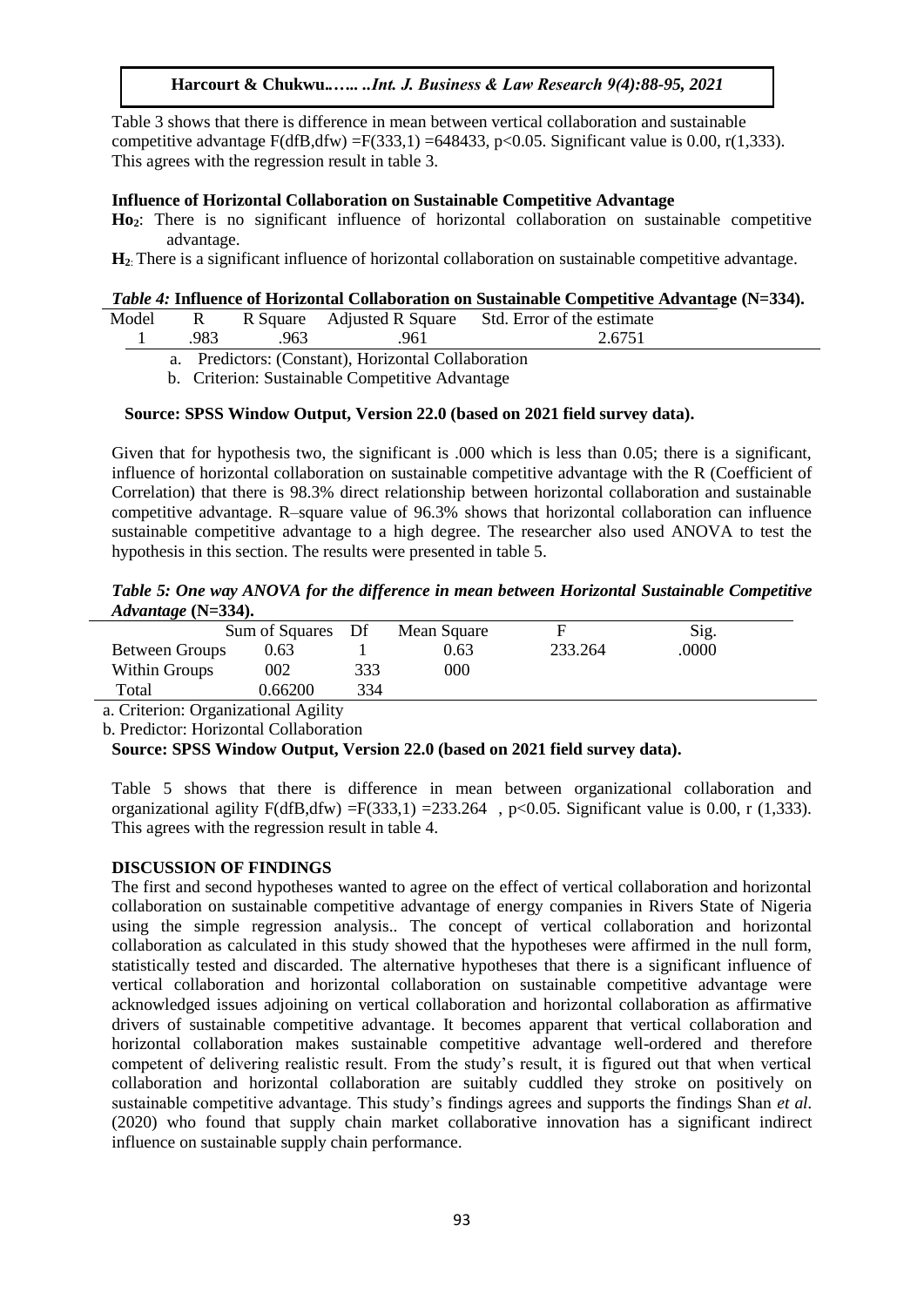#### **CONCLUSION**

This study assessed the degree to which supply chain collaboration affect sustainable competitive advantage of energy companies in Rivers State by means of a quantitative analysis, which makes it obvious that in attendance are ample confirmations that the components of supply chain collaboration investigated by this existing study were optimistically connected with sustainable competitive, presenting a good judgment to assert that these acknowledged variables (vertical collaboration and horizontal collaboration) have the latent to trigger sustainable competitive, and their nonexistence predicts business deterioration in the long run, thus impeding sustainable competitive advantage. The study therefore, concludes that there is a significant and positive influence of supply chain collaboration on sustainable competitive advantage of energy companies in Rivers State of Nigeria, and recommends that management of energy companies should use adequate supply chain collaboration strategies such as vertical collaboration and horizontal collaboration to connect to sustainable competitive advantage in business in order to enhance their competitiveness in this  $21<sup>st</sup>$ century business milieu.

#### **REFERENCES**

.

- Albino, V., Dangelico, R.M. & Pontrandolfo, P. (2012). Do inter-organizational collaborations enhance a firm's environmental performance? A study of the largest US companies. *Journal of Cleaner Production, 37, 304-315.*
- Al-Doori, J.A. (2019). The impact of supply chain collaboration on performance in automotive industry: Empirical evidence. *Journal of Industrial Engineering and Management, 12(2), 241-253.*
- Barratt, M. 2004. Understanding the meaning of collaboration in the supply chain. *Supply Chain Management: An International Journal, 9, 30-42.*.
- Benjaafar, S., Li, Y. & Daskin, M. (2013). Carbon footprint and the management of supply chains: insights from simple models. *IEEE Transactions on Automation Science and Engineering, 10(1), 99-116.*
- Beske, P. & Seuring, S. (2014). Putting sustainability into supply chain management. Supply Chain Management: *An International Journal, 19(3), 322-331.*
- Cao, M.& Qingyu, Z. (2011). Supply chain collaboration: Impact on collaborative advantage and firm performance. *Journal of Operations Management 29(3), 163-180.*
- Caputo, M. & Mininno, V. (1996). Internal, vertical and horizontal logistics integration in Italian grocery distribution. *International Journal of Physical Distribution &Logistics Management, 26 (9), 64-91.*
- Christopher, M, Mena, C, Khan O. & Yurt, O. (2011). Approaches to managing global sourcing risk. *Supply Chain Management: An International Journal, 16(2), 67- 81.*
- Cruijssen, F. (2006). *Horizontal cooperation in transport and logistics*. PhD Thesis: Universiteit van Tilburg. The Netherlands.
- European Union. (2001). Guidelines on the Applicability of Article 81 of the EC Treaty to Horizontal Cooperation Agreements. *European Commission Notice 2001/C 3/02.*
- Fawcett, S. E., Stephen L. J.& Amydee M. F. (2012). Supply chain trust: The catalyst for collaborative innovation', *Business Horizons 55(2), 163-178.*
- Gold, S., Seuring, S. & Beske, P. (2010). Sustainable supply chain management and interorganizational resources: A literature review. *Corporate Social Responsibility and Environmental Management, 17(4), 230-245.*
- Grant R.M. (2010). *Contemporary strategy analysis*. (7<sup>th</sup> ed), Blackwell Publishing.
- Green, Jr. K.W., Zelbst, P.J., Bhadauria, V.S. & Meacham, J. (2012). Do environmental collaboration and monitoring enhance organizational performance? *Industrial Management and Data Systems, 112 (2), 186-205.*
- Harcourt, H., Kayii, N.E & Ikegwuru, M (2020). Brand personality and customer loyalty of beverage firms in Rivers State of Nigeria. *International Academic Journal of Management and Marketing,* 3(1), 115-129.
- Harcourt, H & Lawson, S (2021). Strategic supply chain management practices and organizational optimization of distributors of pharmaceutical products in Rivers State. *African Journal of Business and Economic Development*, 1(8), 101-114.